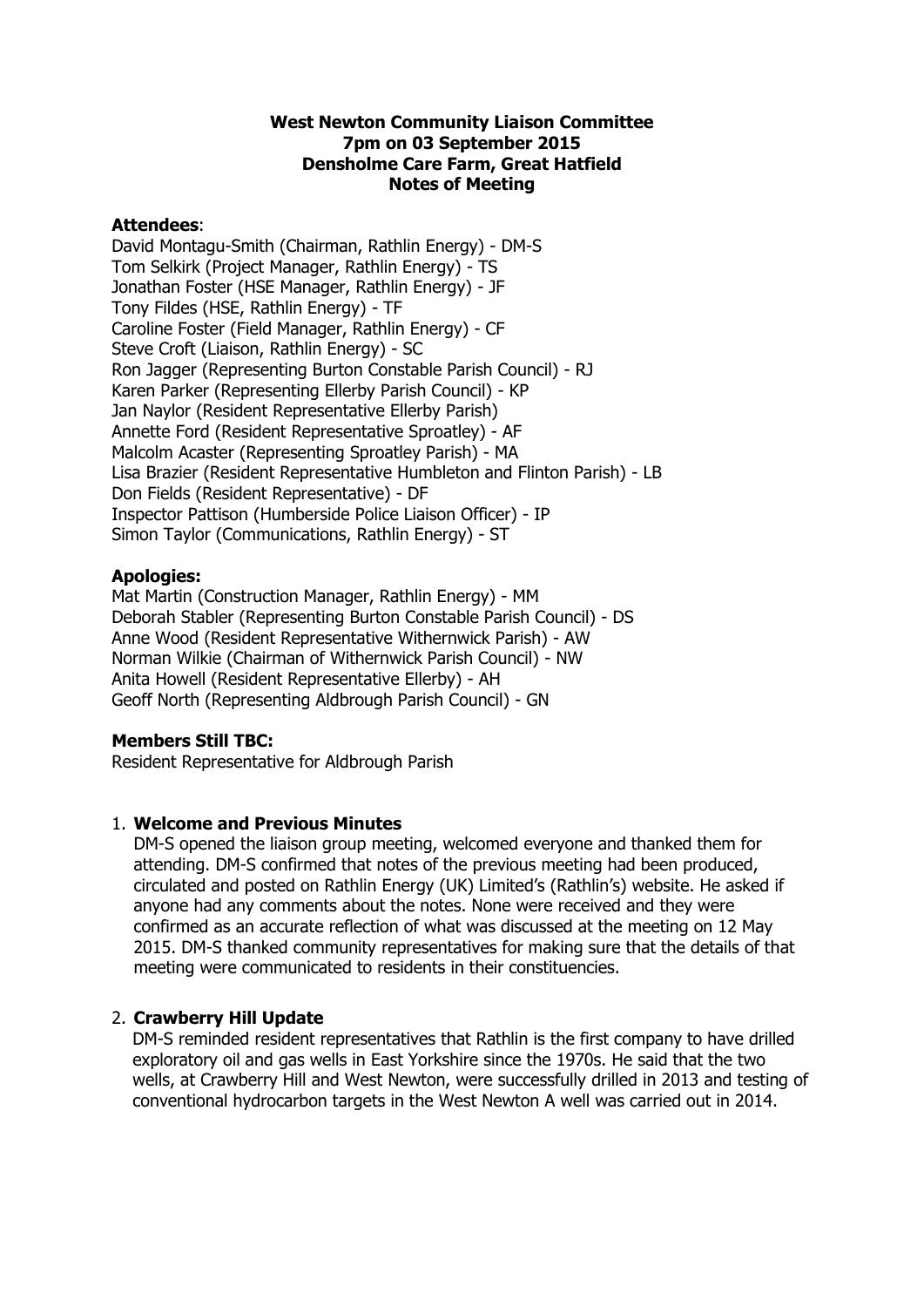DM-S explained that the results at West Newton A have been very encouraging with the recovery of natural gas together with the capture of important data on the characteristics of the sub-surface prospects. The next well, known as West Newton B, for which Rathlin now has planning permission, will help to assess whether this discovery could be the basis for a conventional commercial gas development. He said that Rathlin expected to undertake this phase of work in 2016.

DM-S restated Rathlin's position at Crawberry Hill following written confirmation to liaison committee members on 12 August 2015. He explained that the decision had been taken to abandon the well site on technical and commercial grounds and that no further exploratory work will take place at the existing site. He said that this decision has been taken in light of all the information derived from each of the exploration wells and against the background of continuing depression in world energy prices, which currently show little sign of recovery. He said that there were no other factors influencing this decision.

DM-S said that, after thorough analysis, Rathlin has concluded that the costs associated with testing the Crawberry Hill well could not be justified, relative to the probability of commercial success. He explained that the company continues to believe in the overall prospectivity of the geology in the Crawberry Hill area but the current well site is not a preferred location for further drilling or completion investment and, as a result, the well will be abandoned and the site will be restored.

He said that the associated works will be carried out in accordance with the terms and conditions of Rathlin's licence, the environmental permits and safety regulations governing the company's operations and within the timetable set by the planning permission granted by East Riding of Yorkshire Council.

DM-S said that Rathlin has reached an important point in the programme of exploration in East Yorkshire and that the company looks forward with optimism to the next phase of operations which will be focused on the West Newton area.

## 3. **West Newton B Update**

TS reminded community liaison group members that in November 2014, Rathlin announced plans to develop a second wellsite in the West Newton area. He said that West Newton B, known as an appraisal well, was introduced to stakeholders and the community at an exhibition in Aldbrough Village Hall with around 150 people taking the time to meet with and discuss the plans with Rathlin representatives.

He said that a planning application, which was submitted in January 2015, was approved following the local elections by East Riding of Yorkshire Council on 04 June 2015.

TS said, West Newton B, which is approximately one mile from the West Newton A wellsite, provides for the development of two wells. He said that work is not expected to begin until 2016 and must be completed within five years of the planning application approval date and two years from the start of construction.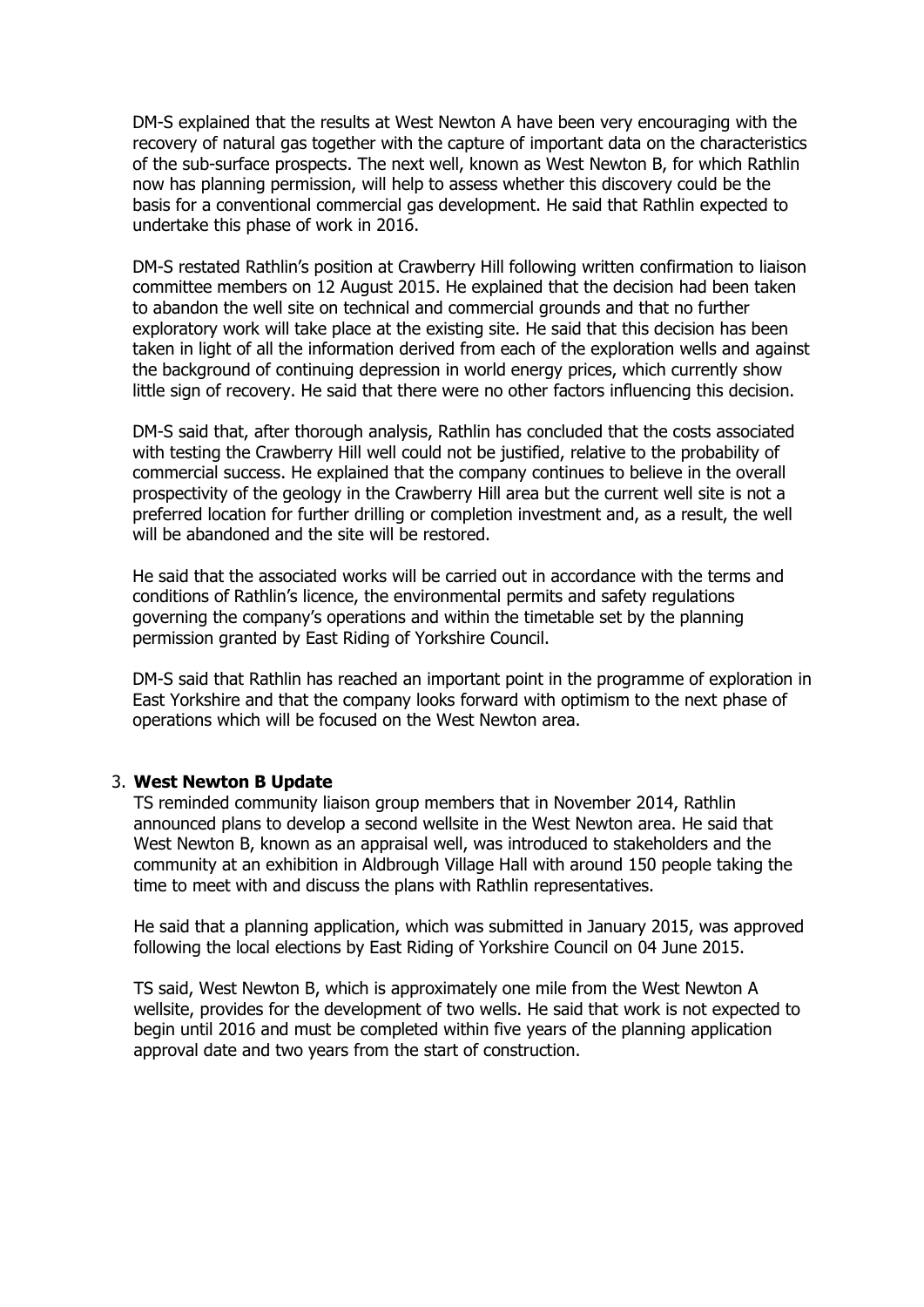He said that West Newton B will only be drilled to a depth of approx. 2,000m targeting the Permian carbonate sections that were evaluated as part of the company's testing operations at West Newton A. He reminded resident representatives that the total depth of the proposed West Newton B well is 1,000m above the Bowland Shale.

In a pictorial presentation, TS showed resident representatives: a map of Rathlin's West Newton prospect in a regional setting, a schematic highlighting the conventional reservoir targets, seismic readings showing rock formations, the similarities and differences in the West Newton A and West Newton B geology, predicted formation depths and the West Newton B casing programme. Most of this information was publicly available and displayed at the information sessions Rathlin held for stakeholders and the community in November 2014.

TS then went on to explain that East Riding of Yorkshire Council applied 15 conditions to the West Newton B planning application and that Rathlin is making very good progress towards addressing these. JF confirmed that it is not unusual to see these kind of conditions to be applied to applications of this nature. They include:

- A written scheme of archaeological investigation
- A construction environmental management plan
- A biodiversity enhancement and management plan
- Day and night time noise limits
- A construction method statement
- A traffic management plan
- Details and protocol for the establishment of a liaison group (which had in fact already been established)
- No high volume hydraulic fracturing within the Bowland Shale

JF then talked through the permit application process. He explained that the application covers:

- Bespoke mining waste operations (for extracting waste)
- Bespoke installation (for flaring)
- Bespoke water discharge activity (for clean surface run off water)

He then explained that the activities included within the permit application, are:

- To drill the first of up to two exploratory wells (to approximately 2000m in depth)
- To Drill Stem Test within the Cadeby formation and Kirkham Abbey formation
- To undertake an Extended Well Test of the Cadeby formation and Kirkham Abbey formation
- Well maintenance
- Well abandonment or drill and test the second of the two exploratory wells.

 JF also confirmed that baseline water and air quality, followed by ongoing monitoring would be undertaken.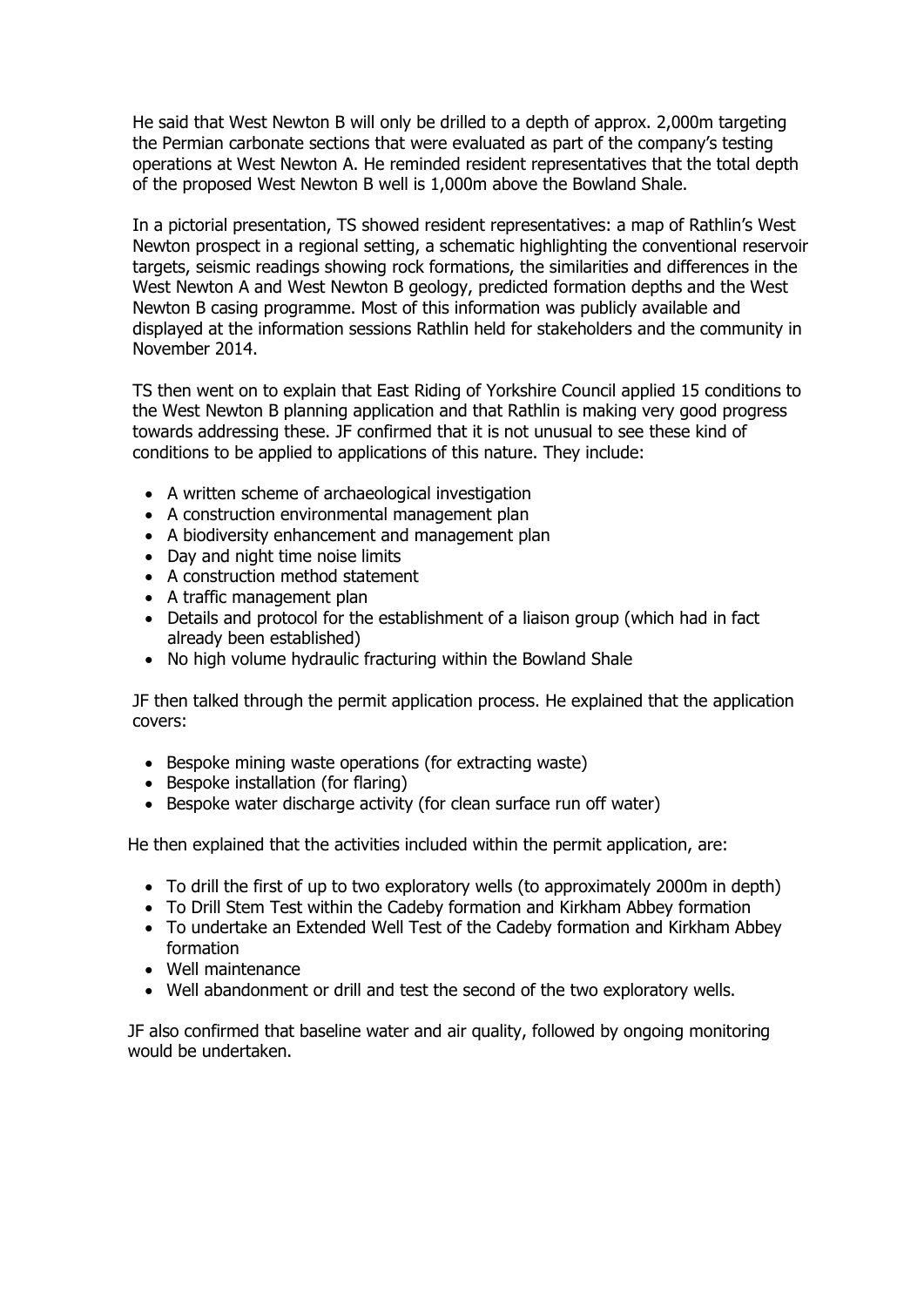## 4. **West Newton A Update**

TS reminded resident representatives that the West Newton A wellsite is currently suspended following encouraging results from Rathlin's 2013-14 drilling and testing operations.

He explained that Rathlin is now proposing to vary condition 2 of planning consent (DC/12/04193/STPLF/STRAT) and is applying to extend the period for activities on site for a further 36 months. He said that a screening application had been submitted to East Riding of Yorkshire Council and that the company expects to submit a full application at the end of September 2015. He said that East Riding of Yorkshire Council had determined that West Newton A is a non-Environmental Impact Assessment development

TS explained that the current planning permission expires at the end of March 2016. He said that Rathlin would like to retain the option to drill the second of the two permitted wells (depending on the information obtained when drilling and testing the West Newton B well).

## 5. **Security**

CF said that a group of anti-fracking protestors had started to set up a new camp on private property, close to the proposed West Newton B site access (on Pasture Lane). She said that they had erected tents and started to build a wooden structure before being asked to leave by the landowner. She then explained that they had moved off the private land and on to the roadside verge, which is land owned by East Riding of Yorkshire Council.

 A general discussion then took place about the anti-fracking protestors. It was agreed by everyone that in Rathlin's case they are protesting at sites where high volume hydraulic fracturing within the Bowland Shale is not taking place. Indeed, resident representatives acknowledged that their promotion of fracking at West Newton and Crawberry Hill was misleading and unnecessarily worrying for local residents. Some resident representatives also raised concerns about strangers walking around at night from the camp and other unsociable issues that had occurred during the testing phase at West Newton A and at Crawberry Hill - where no activity, other than routine maintenance, had actually taken place since the summer of 2013.

 Resident representatives also raised concerns about the cost of policing and removal and clean-up costs associated with the protestors. They also acknowledged that it was the actions of the protestors that had resulted in the need to convoy vehicles into and out of the sites, which in itself causes disruption to local people. DM-S said that this is a serious issue for local people to consider as Rathlin will in all likelihood be operating in the area for many years to come. IP confirmed that Humberside Police would not be called upon to provide police officers, resulting in changes to agreed operations and traffic management plans, in an environment of lawful and peaceful protest where Rathlin is able to carry out its lawful business.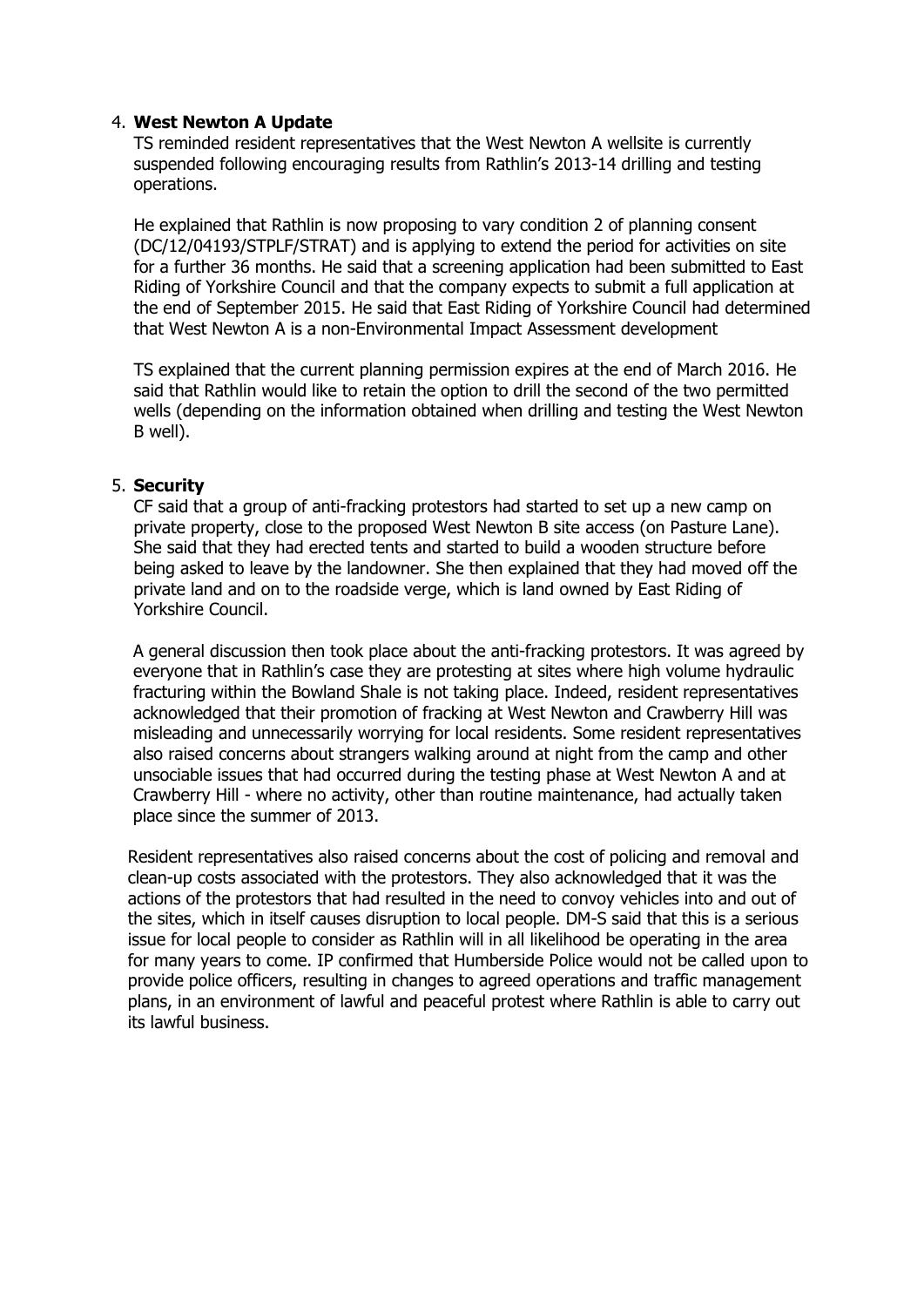# 6. **AOB**

## Sproatley Crossing

DM-S confirmed that, following an independent highways assessment undertaken on behalf of Rathlin earlier in the year (following a meeting with Sproatley Parish Council), he had attended a meeting arranged by Graham Stuart MP and East Riding of Yorkshire Council earlier that week to discuss residents' ongoing crossing concerns in Sproatley (some residents have, for some time, been very concerned about the volume of traffic passing through the village and the risk to local people). He explained the background to the issue, saying that East Riding of Yorkshire Council's own traffic studies in previous years had shown that the volume of traffic through Sproatley was not at a level that would warrant a pedestrian crossing in the village – even with the additional traffic created by the gas storage projects in Aldbrough.

DM-S said that the study showed that any additional traffic created by the West Newton B project would only be temporary and that even at its peak, East Riding of Yorkshire Council's Highways Team had determined that a crossing for Sproatley still could not be justified. He also explained the challenges associated with the siting of any future potential crossing due to the proximity of junctions and road bends in the village. DM-S said that East Riding of Yorkshire Council representatives had said that a further study into a crossing closer to the school might be a solution that would allay local concerns, however, with bigger priorities in other areas of the county this wasn't a study that the local authority could justifiably support. In view of this, any future studies would probably need to be paid for through local fund raising.

DM-S said that at the moment Rathlin is still very much in the exploratory stage of its operations and consequently the company cannot commit to supporting this initiative beyond the study that it has already undertaken. He said, however, that should the company's exploratory work result in a commercial find and a long-term relationship with neighbouring communities then a full environmental impact study will take place which could include a range of neighbourhood initiatives. He explained that, in the meantime, the company will continue to operate safely and responsibly as part of its ongoing work.

## Sproatley Primary School

ST had been in touch with Sproatley Primary School when Rathlin was readying itself to apply for planning permission for West Newton B. The objective was to talk to the head teacher and teaching staff about Rathlin's proposed work and to identify any initiatives that would help to improve the general road safety of pupils at the school (TruckSafe, cycling proficiency, etc.). The head teacher, through AF, had indicated that it would be better to meet once the planning application was approved and after the summer holidays. ST and AF were asked to progress these discussions before the next community liaison group meeting.

## Local Bus Company Liaison

JN said that she was concerned about children who travel to and from schools further afield (South Holderness for example). Many of these children wait at and walk to and from bus stops in the area. She said that during the testing of West Newton A, because of the convoys into and out of the site, parents were concerned about their children's safety. She also mentioned that buses were occasionally delayed.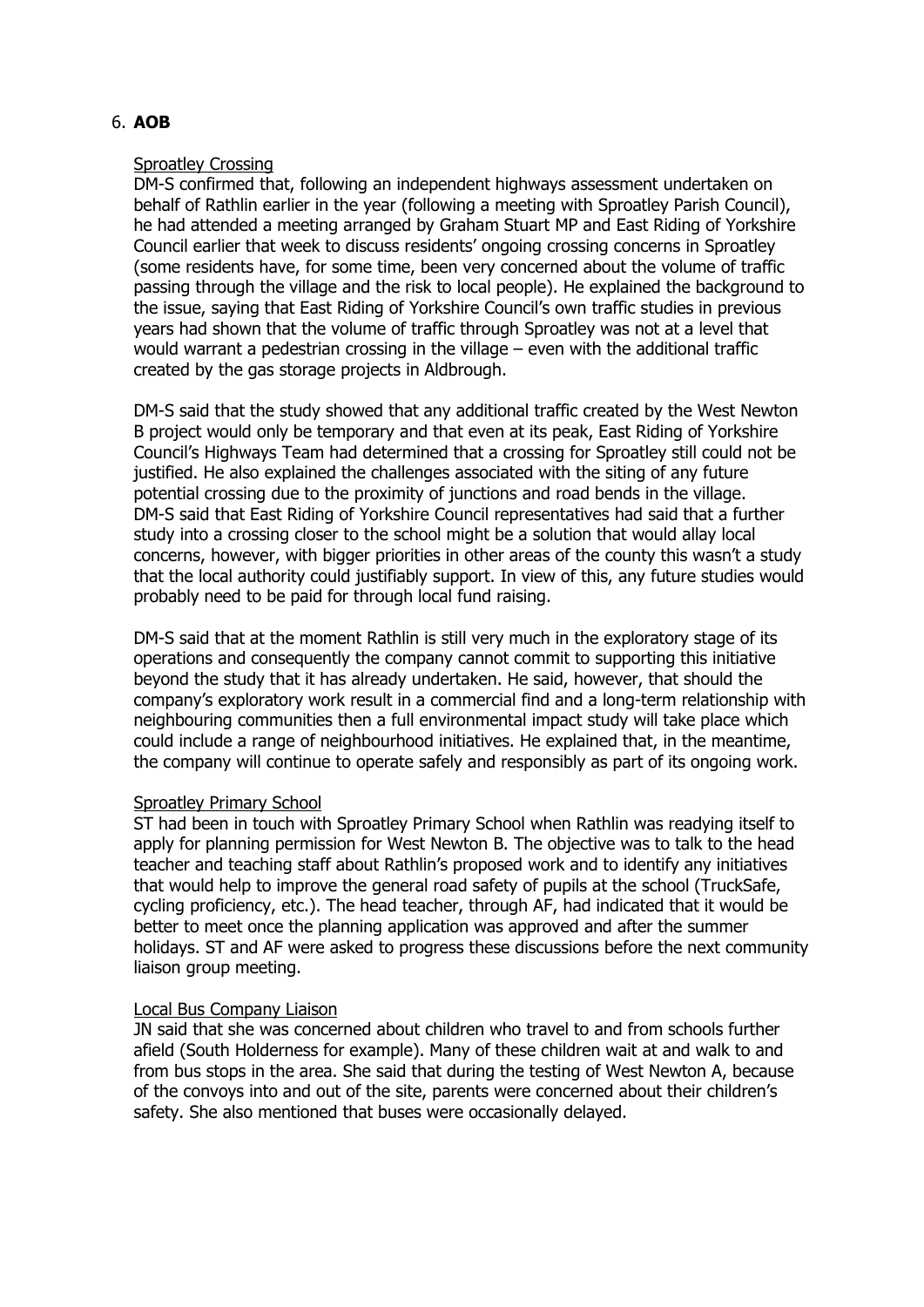CF said that the convoys were only needed due to the protestor presence and actions and that if the protestors do not disrupt Rathlin's operations then is no need for policing and convoying. She said that this also caused communication problems with the community as Rathlin couldn't always give advance notice on its operations as it did during the drilling phase (which resident representatives acknowledged went largely unnoticed). Resident representatives were asked to go back to their parishes to consider the impact that the anti-fracking protestors had had on their lives during the West Newton A operations and to respond as they felt appropriate. DM-S said that Rathlin will be here for the long-term and that it was important that the issues local residents are concerned about are addressed with those who are causing them – in the same way that Rathlin is held to account for its lawfully approved operations.

ST said that he would engage with East Riding of Yorkshire Council's education transport team and East Yorkshire Motor Services once Rathlin's West Newton B activity programme became clearer and that more detailed information would be made available, as before, through the community liaison committee meetings.

### Ongoing Communication and Consultation

ST said that Rathlin will continue to work with and communicate with local communities in the West Newton area through the now well-established community liaison meetings (involving representatives from all surrounding parishes).

He reminded resident representatives that since 2012, Rathlin has held 32 community liaison meetings with representatives from the Crawberry Hill and West Newton areas. He said that the role of the community liaison group members is to engage with Rathlin to learn about its operations and to ask and questions that they and other members of the community might have.

ST said that Rathlin will always produce notes following the community liaison meetings which are posted on the company's website (www.rathlin-energy.co.uk) and he urged resident representatives to share these with everyone in their parishes – through community newsletters, noticeboards, community websites and parish council and other community groups/meetings.

It was acknowledged by community representatives that some areas have stronger and more robust communication channels than others. It was agreed that ST would work with each of the community representative to look at what can be done to improve community engagement and education about Rathlin's work so that there is a more consistent and impactful system in place at a local level.

### 7. **Date and Time of the Next Meeting**

DM-S suggested that the next meeting should be held once all of the environmental permits had been approved for West Newton B. It was agreed that this would be the best and most appropriate time to meet again.

DM-S said that ST would contact resident representatives in due course to make any arrangements.

DM-S thanked resident representatives for their proactive input and reminded them that Rathlin intended to be a good neighbour at all times.